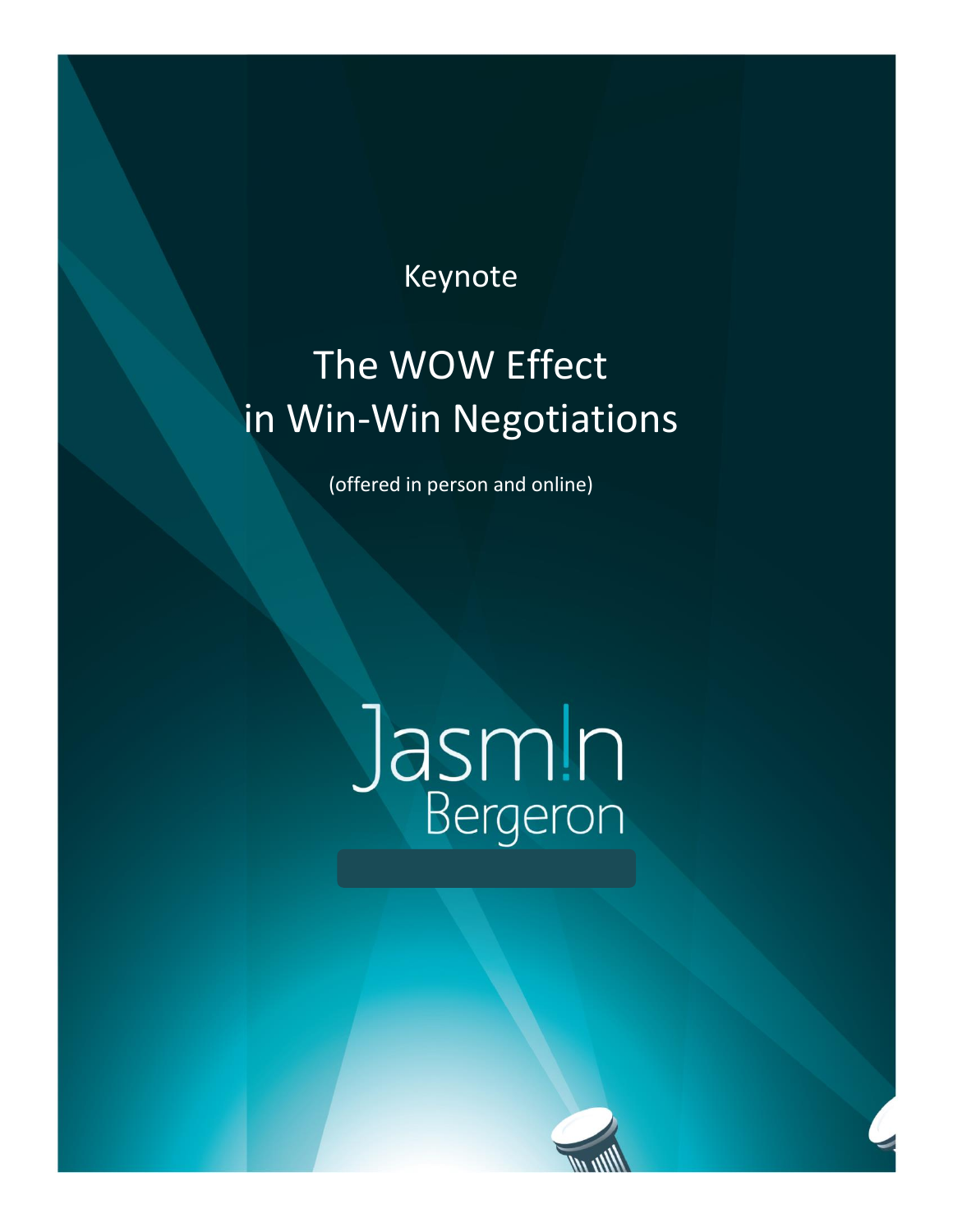## The WOW Effect in Win-Win Negotiations



### **Keynote Introduction**

The most successful negotiators are usually those with a winwin perspective! Omnipresent competition brings clients to expect a lot, while spending as little as possible. With modern technology making everything easy and fast to compare, clients who negotiate will continue to increase in the future. The best negotiators know how to increase their perceived value to customers, respect their customers, while minimizing the impact of the price. It is in this perspective that the keynote "The WOW Effect in Win-Win Negotiations" was developed.

This keynote, based on practice and interaction, was designed in cooperation with several people who are successful in winwin long-term negotiations. The best behaviors and strategies will be discussed using real-life examples according today's business reality. During the keynote, testimonials, principles and tips that you can apply quickly will be suggested in order to make your experience as enriching and valuable as possible!

#### **PRESENTATION OUTLINE**

#### **Lowering client interest in negotiating**

- Preparation and negotiation go hand-inhand
- Strategies for establishing a value- (not price-) based approach
- Distinguishing "shoppers" from serious customers

#### **Are you a negotiator or an advisor?**

- The best advisors rarely negotiate. How come?
- Do you sell price or advice?
- Changing the client's attitude about negotiation

#### **Win-win negotiation principles**

- Getting the client's commitment
- The "Three Whys"
- Casting doubt on competing offers
- Reducing your concessions or asking something in return?
- Ending negotiations with a WOW!

#### *Real examples of success*

- Winning "win-win" negotiating techniques
- Negotiating with tough customers
- What to do when emotions are running high
- Innovative strategies involving technology from the best negotiators
- The first steps to practice what you have learned and WOW people when you'll negotiate after the presentation

**Jasmin Bergeron, CSP, MBA, Ph.D.** Keynote Speaker Professor, UQAM

514 978 0795 info@jasminbergeron.com **jasminbergeron.com/en**